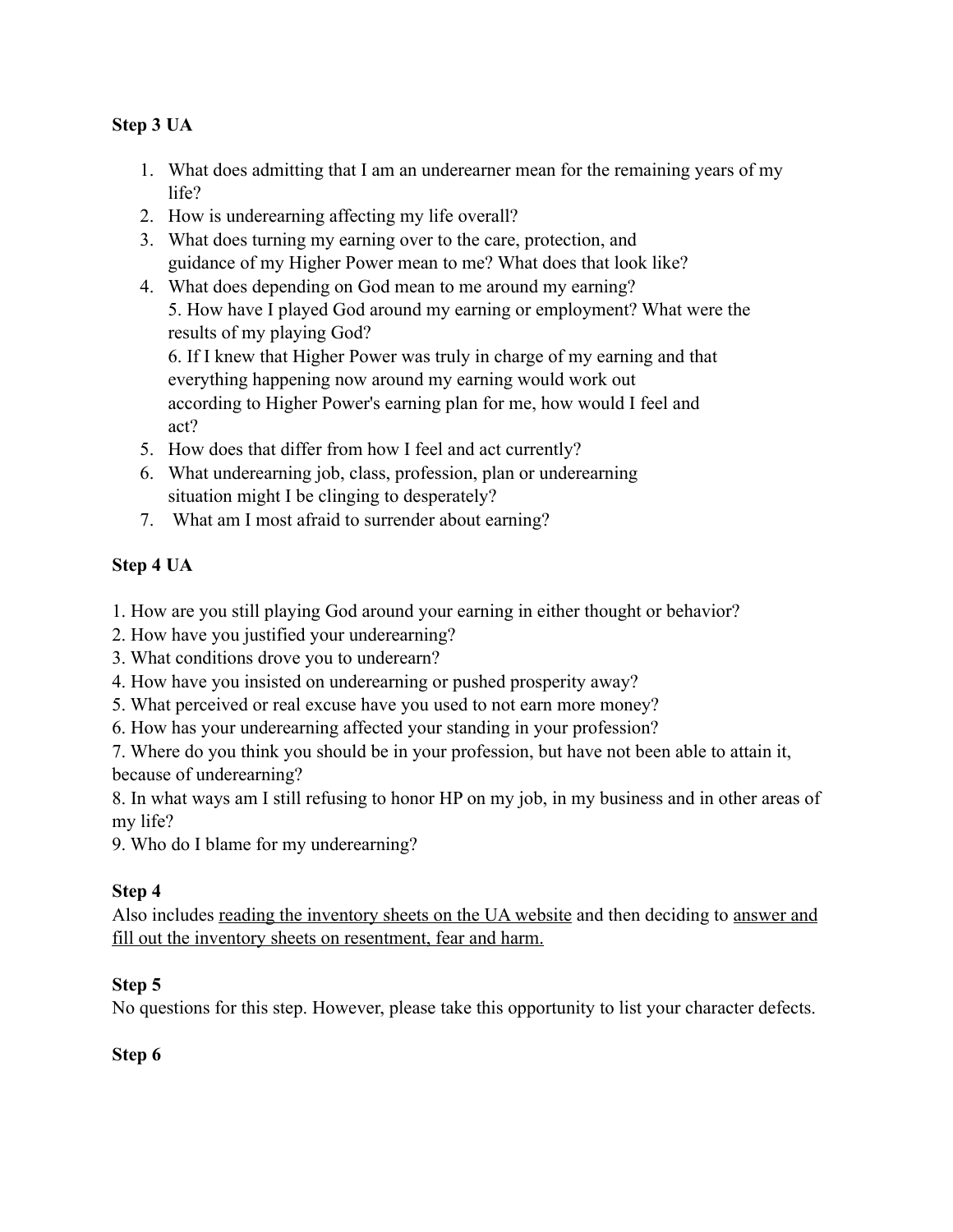No questions for this step. However, please read the Big Book (AA) and the "12 and 12" that coincides with Steps 1-6 and then 7-12. Be prepared to discuss Steps 5 and 6 from the perspective of your reading.

# **Step 7 UA**

1. How does acceptance help me stay prosperous?

2. What do I need to accept that will enhance my UA recovery?

3. How can I develop more acceptances that will lead to more prosperity?

4. What useful purpose for my life do I need to accept?

5. What do I need to accept in my UA recovery right now?

6. What have I achieved that is a victory that belongs to HP? "This is more of God's success than mine."

7. How does acceptance enhance my UA recovery?

8. In what ways have I tried to shape my own destiny by my own intelligence and labor, by my own self-will, but failed?

9. Why do I need a Higher Power to remove my underearning thinking and behaving?

10. What will happen if HP does not remove my underearning thinking and behaving?

11. Who will I be if HP DOES remove my under earning defects?

### **Step 8 and 9 UA**

Again, there are not any questions for these steps.

# **Step 8 UA**

Make an amends list, based on Step 4 inventories.

# **Step 9 UA**

Be prepared to make your amends through meditation, prayer and action and directly if it is not of harm to yourself or others.

# **Step 10 UA**

1. In what ways do I continue to under-earn in my recovered life today?

2. What UA tools do I need to incorporate in order to maintain my new found belief that prosperity is possible one day at a time?

3. What underearning defects do I continue to struggle with presently and why? What tool can I use to correct the defect?

4. What have my underearning thoughts and behavior robbed me of?

5. What negative thoughts, beliefs and feelings around prosperity and my vision do I need my

Higher Power to remove from my consciousness one day at a time?

6. How does my underearning continue to defeat me?

7. What can I do to recover from this defeat one day at a time in UA?